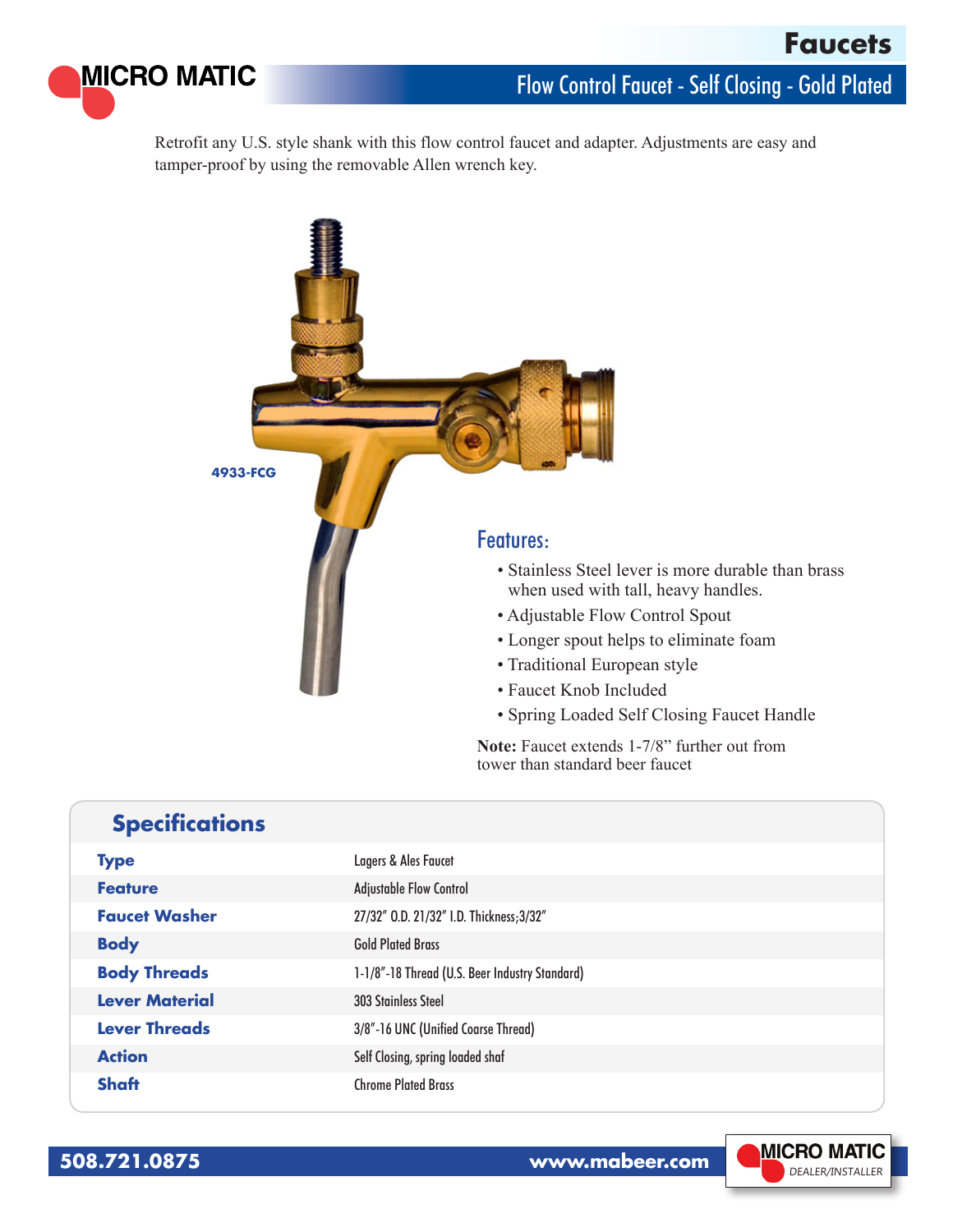

## 4933-FCC & 4933-FCG

Prior to attaching the faucet to the dispense tower, please ensure the following:

## Ensure the shank adapter is in the correct position.

**Correct** 





Ensure the washer is in place. Failure to place the washer on the shank adapter will result in a faulty seal, causing a leak.



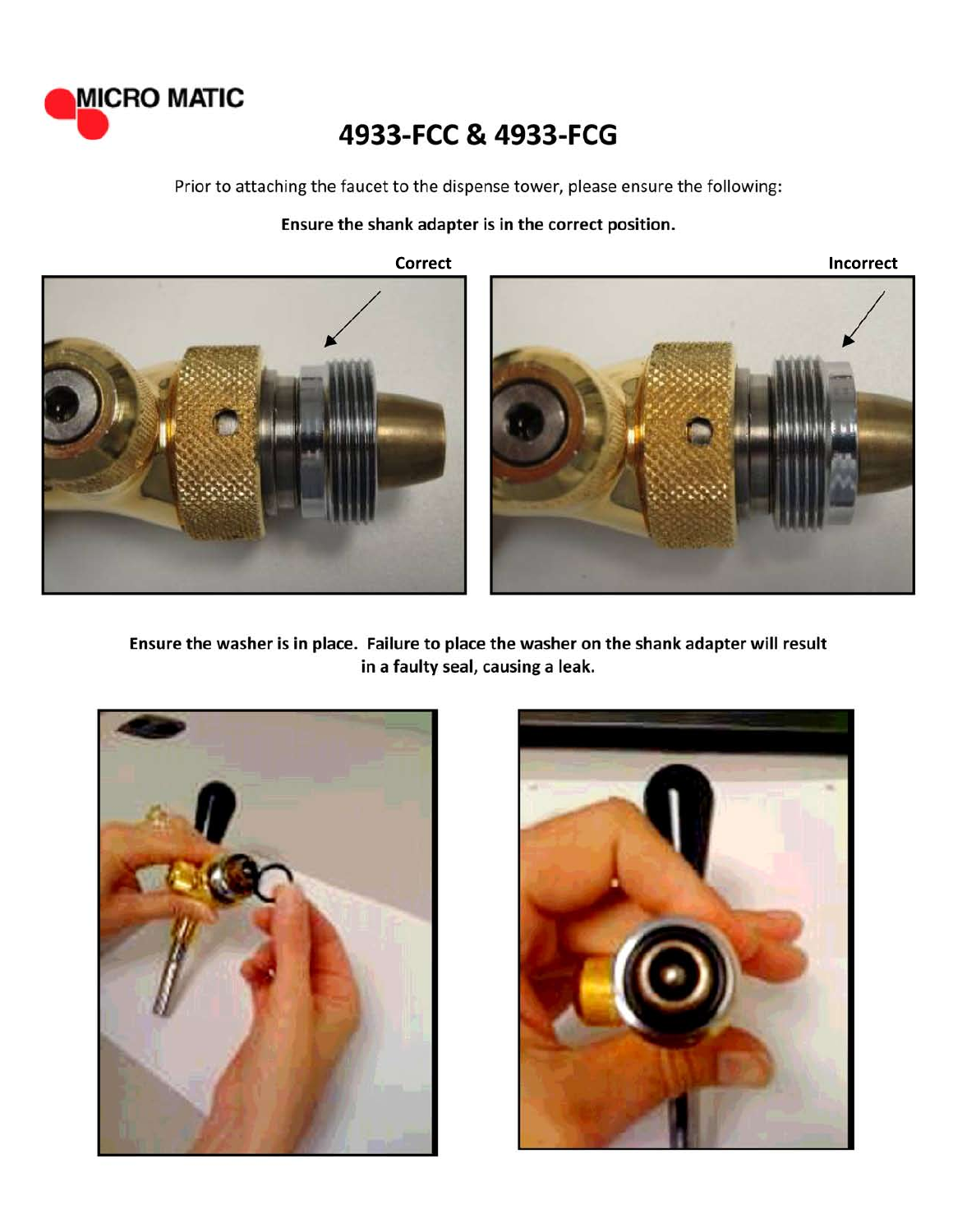



On most US tower shanks, the faucet will easily adapt to the shank collar.

In some cases, the shank bore will not allow enough space to accept the torpedo like faucet shank. In this case, the shank adapter needs to be placed on the tower shank first.